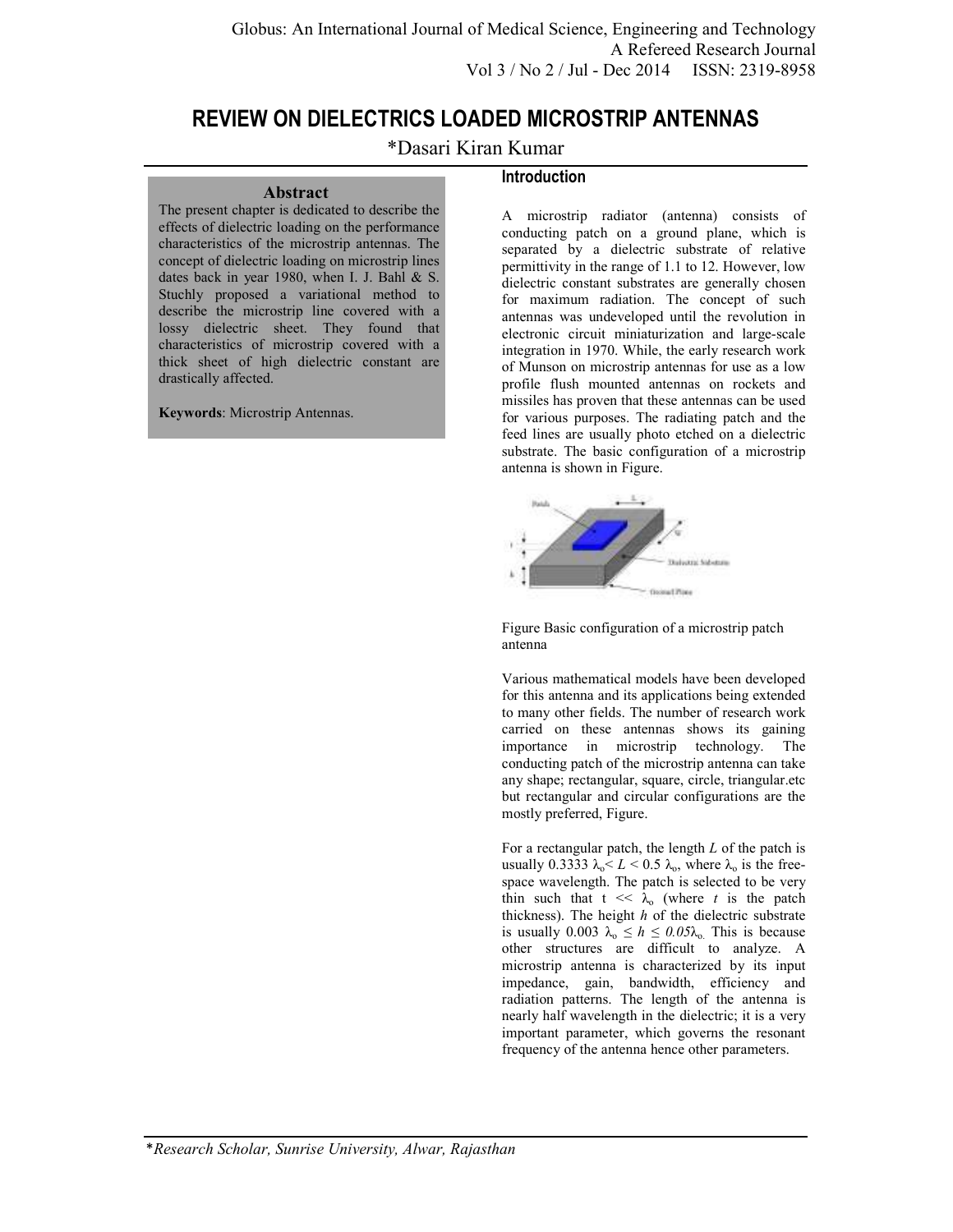

Figure: Various microstrip patch configurations

Microstrip patch antennas radiate primarily because of the fringing fields between the patch edges and the ground plane. For good antenna performance, a thick dielectric substrate having a low dielectric constant is desirable since this provides better efficiency, larger bandwidth and better radiation. However, such a configuration leads to a larger antenna profile. In order to design a compact microstrip patch antenna, substrates with higher dielectric constants must be used which are less efficient and result in narrower bandwidth. Hence a trade-off must be realized between the antenna geometry and antenna performances. of the fringing fields between the patch edges and<br>the ground plane. For good antenna performance, a<br>thick delectric substrate having a low dielectric<br>constant is desirable since this provides better<br>efficiency, larger ban

# **Review On Dielectrics Loaded Microstrip Antennas**

The present chapter is dedicated to describe the effects of dielectric loading on the performance characteristics of the microstrip antennas. The concept of dielectric loading on microstrip lines dates back in year 1980, when I. J. Bahl & S. Stuchly proposed a variational method to describe the microstrip line covered with a lossy dielectric sheet. They found that characteristics of microstrip covered with a thick sheet of high dielectric constant are drastically affected. The effect of dielectric cover is more pronounced for small values of *w/h* ratio, *w* is width line and *h* is height of dielectric substrate. This is because the fringing fields which interact with the covering sheet increases for smaller values of *w/h* studies were focused on the variation of characteristic impedance, effective dielectric constant, and conductor as well as dielectric losses with  $w/h$  ratio for different dielectric loaded materials. In addition it has been reported that above parameters also varies with *d/h* ( *d*- thickness of cover). In particular for  $d/h = 0.02$ , the values of effective dielectric constant decreases with increase in ratio *w/h*. However for larger values of *w/h* ratio effective dielectric constant increases for smaller values of *d/h*. The effective dielectric constant decreases with the increase in *w/h* values because in this case fringing field decreases with increasing w/h values. For large *w/h* ratio the structure behaves like a microstrip and the effective dielectric constant increases. It is also found that conductor loss and dielectric loss increases with the fringing<br>ering sheet<br>ratio. Their impedance, effective d<br>inductor as well as dielectric<br>for different dielectric the dielectric constant increases for smaller<br>of  $d/h$ . The effective dielectric constant<br>ses with the increase in  $w/h$  values because<br>case fringing field decreases with increasing<br>alues. For large  $w/h$  ratio the structure decreases with increasing w/h ratio.

# **The Dielectric Covered Circular Microstrip Antennas**

### **Effect on Resonance Frequency**

**is the size of the size of the size of the size of the size of the size of the size of the size of the size of the size of the size of the size of the size of the size of the size of the size of the size of the size of th** As the antenna is a resonance device, its resonance frequency is the most important parameter, because it also affects other parameters such as bandwidth, gain and efficiency etc. The available literatures on dielectric loading patch antenna reveals that, dielectric loading significantly changes the resonance frequency hence causes detuning. K. M. Luk *et al.* in 1989 first studied the characteristics of circular patch under various dielectric thicknesses. Using Hankel transform analysis method for  $TM_{11}$  mode, they found that resonant frequency decreases with increasing the thickness of dielectric, while half-power bandwidth changes slightly as shown in Figure. While A. K. Bhattacharyya, in year 1991, derived the expressions for wall admittance, wall conductance and radiation efficiency of dielectric loaded circular patch antenna. In this study, he used principle of equivalence, which yields equivalent electric and magnetic surface currents for the outside fields, that is responsible for radiation. He concluded that for a small substrate thickness, the magnetic current model yields fairly accurate results, which deteriorates with an increase in the substrate thickness. exases with increasing w/h ratio.<br> **Dielectric Covered Circular Microstrip**<br> **ennas**<br> **entation** is a resonance device, its resonance<br>
ency is the most important parameter, because<br>
o affects other parameters such as bandw decreases with increasing the thickness<br>of dielectric, while half-power bandwidth changes<br>slightly as shown in Figure. While A. K.<br>Bhattacharyya, in year 1991, derived the<br>expressions for wall admittance, wall conductance



Figure Variations of resonant frequency and bandwidth with dielectric thickness

The radiation efficiency decreases initially and then increases with the thickness of the dielectric layer. The maximum value of the radiation efficiency is obtained in the case of an antenna with different substrate and dielectric materials than that of an antenna with substrate and dielectric of same dielectric. The wall admittance of the patch is representative of the total power output and this output power has two components; the space wall power  $(P_{sp})$  and surface wave power  $(P_{su})$ .